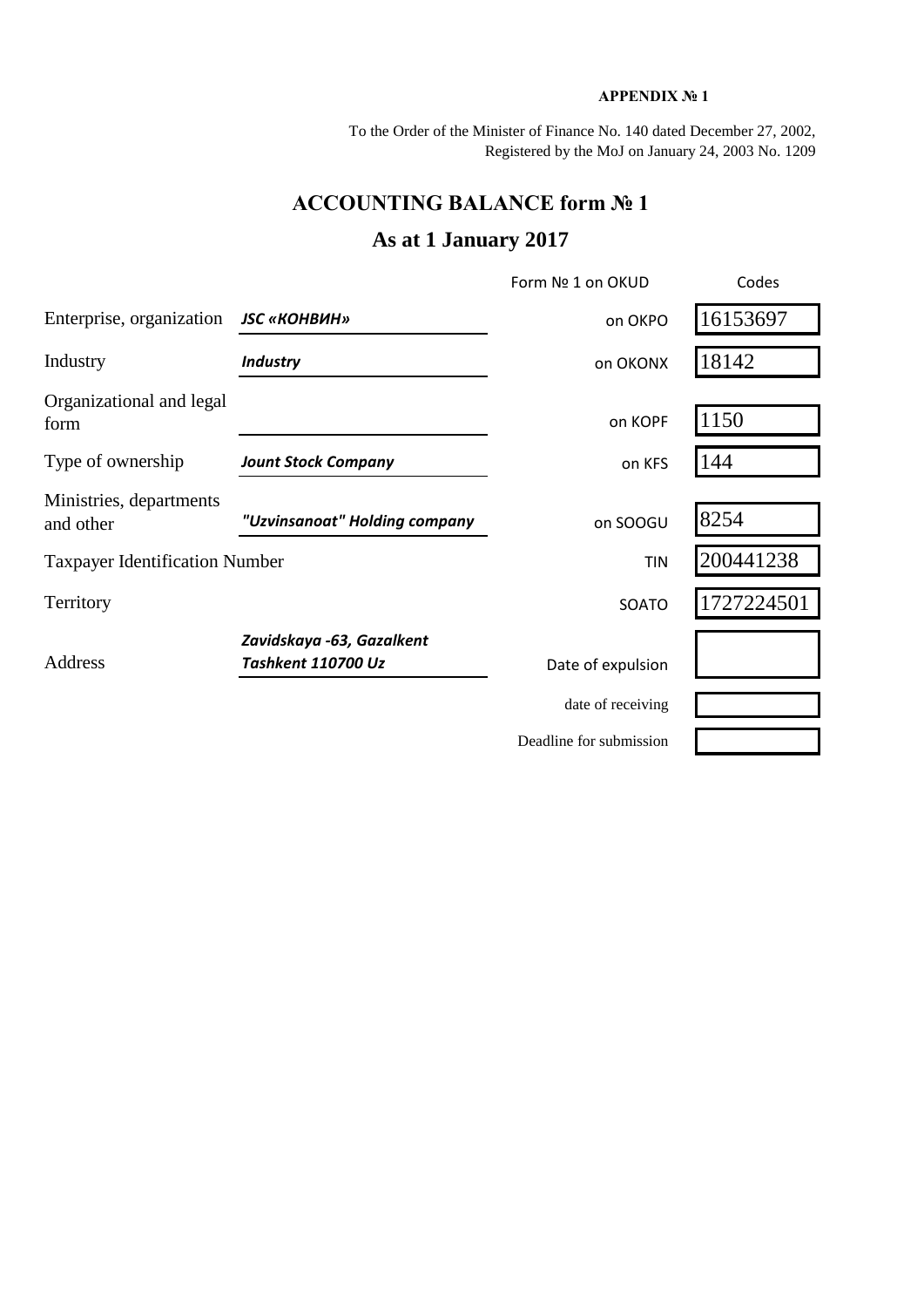| The name of the indicator                                          | Line code      | At the beginning<br>of the reporting<br>period | At the end of the<br>reporting period |  |
|--------------------------------------------------------------------|----------------|------------------------------------------------|---------------------------------------|--|
| $\mathbf{1}$                                                       | $\overline{2}$ | 3                                              | 4                                     |  |
| <b>ASSETS</b>                                                      |                |                                                |                                       |  |
| I. Long-term assets                                                |                |                                                |                                       |  |
| Property, plant and equipment:                                     |                |                                                |                                       |  |
| Initial (replacement) cost (0100, 0300)                            | 10             | 2 807 064                                      | 2 680 639                             |  |
| Sum of depreciation (0200)                                         | 11             | 1 950 564                                      | 1756542                               |  |
| Residual (book) value (line 010-011)                               | 12             | 856 500                                        | 924 097                               |  |
| <b>Intangible assets:</b>                                          |                |                                                |                                       |  |
| Original cost (0400)                                               | 20             |                                                | $\mathbf{0}$                          |  |
| Amortization amount (0500)                                         | 21             |                                                | $\boldsymbol{0}$                      |  |
| Residual (book) value (line 020-021)                               | 22             | $\overline{0}$                                 | $\overline{0}$                        |  |
| Long-term investments, total                                       |                |                                                |                                       |  |
| (line $040+050+060+070+080$ ), including:                          | 30             | 55 585                                         | 148 585                               |  |
| Securities (0610)                                                  | 40             | 5 5 8 5                                        | 5 5 8 5                               |  |
| Investments in subsidiaries (0620)                                 | 50             |                                                |                                       |  |
| Investments in associates (0630)                                   | 60             |                                                |                                       |  |
| Investments in an enterprise with foreign capital (0640)           | 70             |                                                |                                       |  |
| Other long-term investments (0690)                                 | 80             | 50 000                                         | 143 000                               |  |
| Equipment for planting (0700)                                      | 90             |                                                |                                       |  |
| Capital investments (0800)                                         | 100            | 118 489                                        | 179 130                               |  |
| Long-term accounts receivable (0910,0920,090,0940)                 | 110            | 5 8 3 6                                        | 5836                                  |  |
| From it: overdue                                                   | 111            |                                                |                                       |  |
| Long-term deferred expenses (0950,0960,0990)                       | 120            |                                                |                                       |  |
| Total for section I (line 012+022+030+090+100+110+120)             | 130            | 1 036 410                                      | 1 257 648                             |  |
| <b>II.</b> Current assets                                          |                |                                                |                                       |  |
| Inventories, total (line 150+160+170+180), including:              | 140            | 1954170                                        | 2 255 793                             |  |
| Production reserves (1000,1100,1500,1600)                          | 150            | 1 811 821                                      | 1986 638                              |  |
| Incomplete production (2000,2100,2300,2700)                        | 160            | 142 349                                        | 269 155                               |  |
| Finished products (2800)                                           | 170            |                                                |                                       |  |
| Goods (2900 less 2980)                                             | 180            |                                                |                                       |  |
| Deferred expenses (3100)                                           | 190            | 8 0 0 5                                        | 681                                   |  |
| Deferred expenses (3200)                                           | 200            |                                                |                                       |  |
| Debtors, total:                                                    |                |                                                |                                       |  |
| (line $220+230+240+250+260+270+280+290+300+310$ )                  | 210            | 1 373 511                                      | 1 045 556                             |  |
| Out of it past due                                                 | 211            |                                                |                                       |  |
| Indebtedness of buyers and customers (4000 less 4900)              | 220            | 715 182                                        | 976 654                               |  |
| Debt of stand-alone units (4110)                                   | 230            |                                                |                                       |  |
| Debt of subsidiaries and dependent business entities (4120)        | 240            |                                                |                                       |  |
| Advances issued to personnel (4200)                                | 250            |                                                |                                       |  |
| Advances paid to suppliers and contractors (4300)                  | 260            | 561 440                                        | 41 237                                |  |
| Advance payments on taxes and duties to the budget (4400)          | 270            | 55 477                                         | 2 8 4 4                               |  |
| Advance payments to state trust funds and insurance (4500)         | 280            |                                                |                                       |  |
| Debt of founders on contributions to the authorized capital (4600) | 290            |                                                |                                       |  |
| Debt of staff for other operations (4700)                          | 300            |                                                |                                       |  |
| Other accounts receivable (4800)                                   | 310            | 41 412                                         | 24 821                                |  |
| Cash, in total (line.330+340+350+360), including:                  | 320            | 240 573                                        | 2 965 634                             |  |
| Cash on hand (5000)                                                | 330            |                                                |                                       |  |
| Cash on the current account (5100)                                 | 340            | 238 513                                        | 2 961 234                             |  |
| Cash in foreign currency (5200)                                    | 350            | 728                                            | 834                                   |  |
| Other cash and cash equivalents (5500,5600,5700)                   | 360            | 1 3 3 2                                        | 3566                                  |  |
| Short-term investments (5800)                                      | 370            |                                                |                                       |  |
| Other current assets (5900)                                        | 380            | 48 715                                         | 34 110                                |  |
| Total for section II (line 140+190+200+210+320+370+380)            | 390            | 3 624 974                                      | 6 301 774                             |  |
| Total for the balance asset (line 130+390)                         | 400            | 4 661 384                                      | 7 559 422                             |  |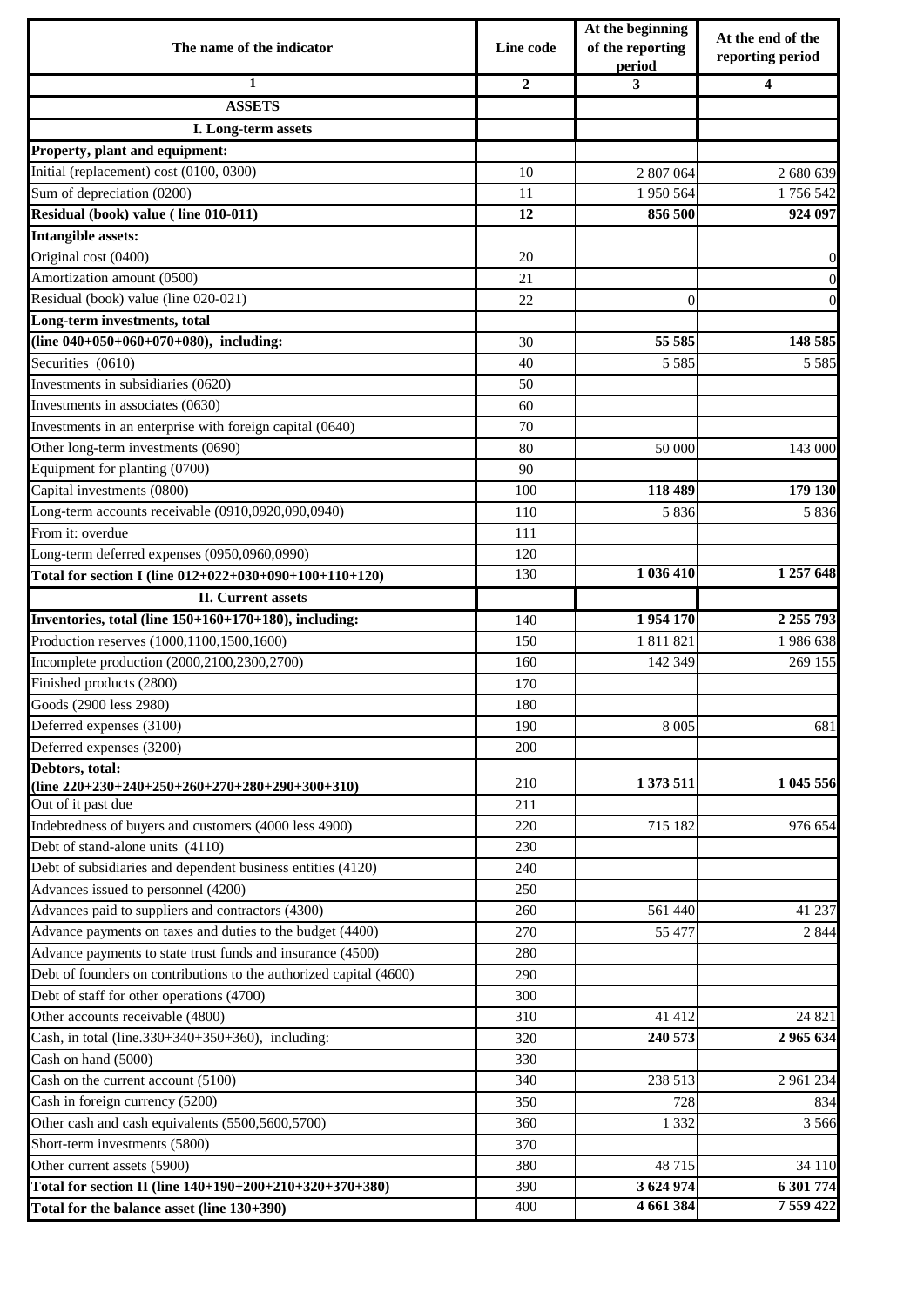| The name of the indicator                                                  |                | At the<br>beginning of<br>the reporting<br>period | At the end of<br>the reporting<br>period |
|----------------------------------------------------------------------------|----------------|---------------------------------------------------|------------------------------------------|
| 1                                                                          | $\overline{2}$ | 3                                                 | $\overline{\mathbf{4}}$                  |
| <b>PASSIVE</b>                                                             |                |                                                   |                                          |
| I. Sources of own funds                                                    |                |                                                   |                                          |
| Share capital (8300)                                                       | 410            | 1 4 1 5 3 1 6                                     | 1 415 316                                |
| Added capital (8400)                                                       | 420            |                                                   |                                          |
| Reserve capital (8500)                                                     | 430            | 558 807                                           | 489 929                                  |
| Treasury shares (8600)                                                     | 440            |                                                   |                                          |
| Retained earnings (uncovered loss) (8700)                                  | 450            | 1 563 948                                         | 2 8 3 6 1 8 1                            |
| Target Receipts (8800)                                                     | 460            |                                                   |                                          |
| Reserves for future expenses and payments (8900)                           | 470            |                                                   |                                          |
| Total for section I (line 410+420+430-440+450+460+470)                     | 480            | 3538071                                           | 4741426                                  |
| <b>II. Commitments</b>                                                     |                |                                                   |                                          |
| Long-term liabilities, total:                                              |                |                                                   |                                          |
| (line $500+510+520+530+540+550+560+570+580+590$ )                          | 490            | 100 000                                           | 100 000                                  |
| Including: long-term accounts payable (line 500+520+540+560+590)           | 491            |                                                   |                                          |
| From it: overdue long-term accounts payable                                | 492            |                                                   |                                          |
| Long-term debt to suppliers and contractors (7000)                         | 500            |                                                   |                                          |
| Long-term debt to separate divisions (7110)                                | 510            |                                                   |                                          |
| Long-term debt to subsidiaries and dependent companies (7120)              | 520            |                                                   |                                          |
| Long-term deferred income (7210,7220,7230)                                 | 530            |                                                   |                                          |
| Long-term deferred tax liabilities and compulsory payments (7240)          | 540            |                                                   |                                          |
| Other long-term deferred liabilities (7250,7290)                           | 550            |                                                   |                                          |
| Advances received from customers and customers (7300)                      | 560            |                                                   |                                          |
| Long-term bank loans (7810)                                                | 570            |                                                   |                                          |
| Long-term loans (7820,7830,7840)                                           | 580            | 100 000                                           | 100 000                                  |
| Other long-term accounts payable (7900)                                    | 590            |                                                   |                                          |
| Current liabilities, total (line $610 + 630 + 640 + 650 + 660 + 670 + 680$ |                |                                                   |                                          |
| $+690+700+710+720+730+740+740+750+760$                                     | 600            | 1 023 313                                         | 2717996                                  |
| Including: current accounts payable                                        |                |                                                   |                                          |
| $(line 610 + 630 + 650 + 670 + 680 + 690 + 700 + 710 + 720 + 760)$         | 601            | 797 163                                           | 1851996                                  |
| From it: overdue current accounts payable                                  | 602            |                                                   |                                          |
| Debt to suppliers and contractors (6000)                                   | 610            | 44 413                                            | 109 101                                  |
| Indebtedness to separate divisions (6110)                                  | 620            |                                                   |                                          |
| Debts to subsidiaries and dependent companies (6120)                       | 630            | 30 362                                            | 6056                                     |
| Deferred income (6210,6220,6230)                                           | 640            |                                                   |                                          |
| Deferred tax and mandatory payments (6240)                                 | 650            |                                                   |                                          |
| Other deferred liabilities (6250,6290)                                     | 660            |                                                   |                                          |
| Received advances (6300)                                                   | 670            | 6769                                              | 115 307                                  |
| Arrears of payments to the budget (6400)                                   | 680            | 518 141                                           | 1 382 774                                |
| Insurance debts (6510)                                                     | 690            |                                                   |                                          |
| Arrears in payments to state trust funds (6520)                            | 700            | 83 870                                            |                                          |
|                                                                            |                |                                                   | 119 512                                  |
| Debt to founders (6600)                                                    | 710            | 77 370                                            | 62 953                                   |
| Arrears of wages (6700)                                                    | 720            | 33 4 32                                           | 54 221                                   |
| Short-term bank loans (6810)                                               | 730            |                                                   |                                          |
| Short-term loans (6820,6830,6840)                                          | 740            | 226 150                                           | 866 000                                  |
| Current portion of long-term liabilities (6950)                            | 750            |                                                   |                                          |
| Other accounts payable (6900 except 6950)                                  | 760            | 2806                                              | 2072                                     |
| Total for section II (line $490 + 600$ )                                   | 770            | 1 123 313                                         | 2817996                                  |
| Total on the liabilities of the balance sheet (line $480 + 770$ )          | 780            | 4 661 384                                         | 7 559 422                                |